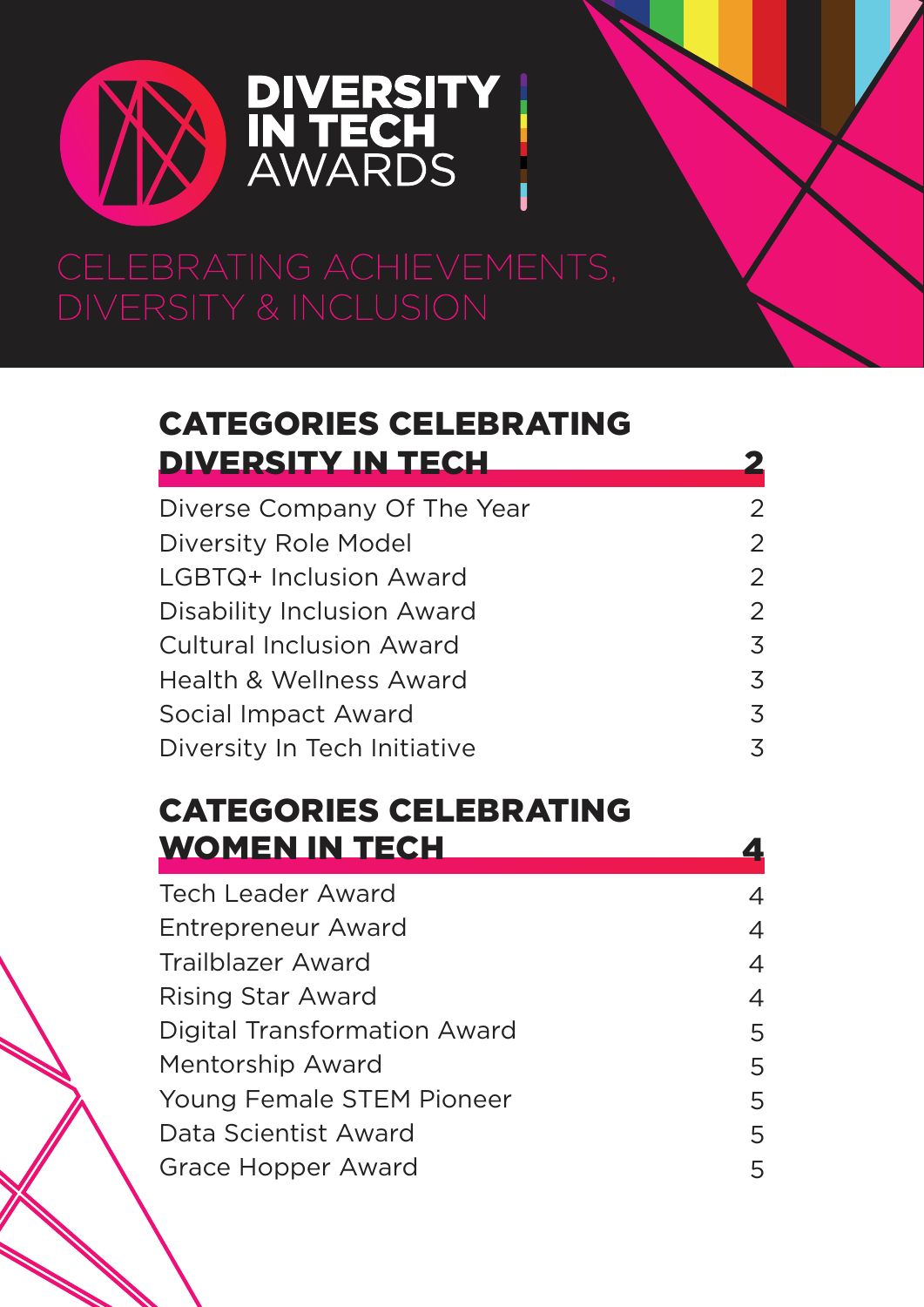<span id="page-1-0"></span>

# CATEGORIES CELEBRATING DIVERSITY IN TECH

### Diverse Company Of The Year

The Diverse company of the year will be able to demonstrate a holistic and long-term commitment to Diversity & Inclusion (D&I) within their culture. They must be able to highlight their D&I strategy and how it has had a positive impact on their business. Judges will be looking at aspects such as leadership's commitment to diversity (e.g. appointing a Chief Diversity / Equality Officer), representation of diversity at all levels of the organisation, equal access to opportunity, fair treatment practices, diversity education and training etc.

### Diversity Role Model

This award will celebrate someone within the tech industry who is contributing to developing a culture that allows the most skilled and talented people to succeed, regardless of gender, race, physical abilities or sexual orientation. The winner of this award will have integrated Diversity & Inclusion into the very heart of the business and be able to demonstrate how they have acted as leaders within their organisation to build an inclusive and fair workforce, whilst serving as an inspiration to others.

### LGBTQ+ Inclusion Award

This award will celebrate an individual, team or network that are championing LGBTQ+ issues by leading actions to remove barriers, driving an inclusive culture in the work place and taking steps to eliminate discrimination. Judges will look for examples of how these actions have created an LGBTQ+ friendly workplace, lead positive actions or interventions to enable talented LGBTQ+ employees to realise their full potential as well as minimising discrimination. Actions such as policy setting, hiring strategies, employee training, community support and network creation will be reviewed.

### Disability Inclusion Award

This award will celebrate an individual, team or network that is championing action to remove barriers and improve the working experience and engagement levels of disabled employees or demonstrating excellence in the delivery of services to disabled people. Judges will look for examples of how these actions have created a disabledfriendly workplace, lead positive actions or interventions to enable talented, disabled employees to realise their full potential as well as removing bias. Actions such as policy setting, accessibility prioritisation, hiring strategies, employee training, community support and network creation will be reviewed.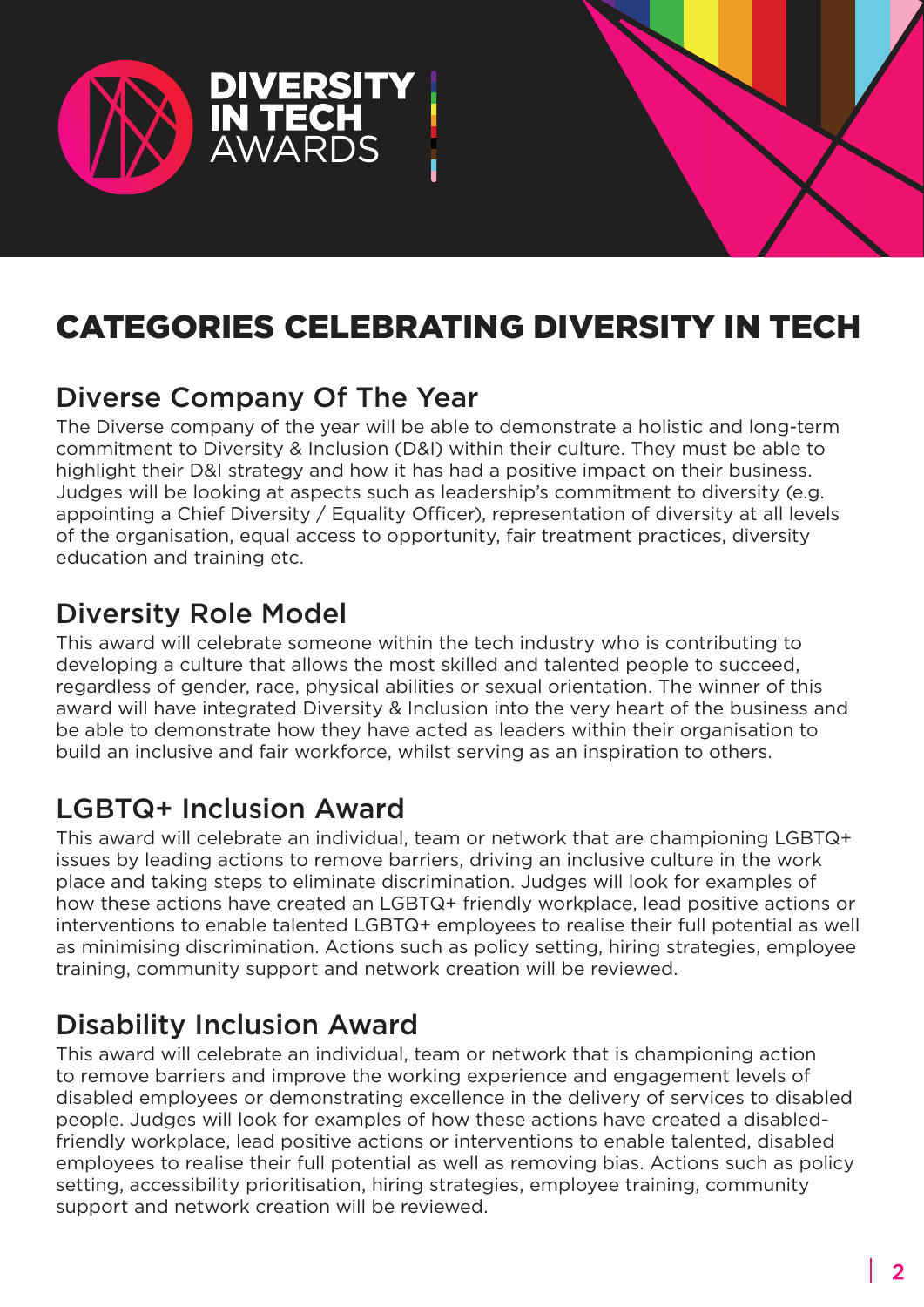<span id="page-2-0"></span>



## Cultural Inclusion Award

This award will celebrate an individual, team or network that are championing cultural diversity issues by leading actions to remove barriers, driving an inclusive culture in the work place and taking steps to eliminate discrimination. Judges will look for examples of how these actions have created a more culturaly diverse and inclusive workplace, leading to positive actions or interventions to enable talented employees to realise their full potential regardless of race or culture, as well as minimising discrimination. Actions such as policy setting, hiring strategies, employee training, community support and network creation will be reviewed.

### Health & Wellness Award

This award will celebrate an individual, team or network that is championing wellness within the workplace in order to maintain a positive and productive environment for all employees. Judges will look for examples of how wellness has been embedded into the company culture through policies, resources, initiatives and activities that have enabled employees to have a motivated and focused work-life balance.

### Social Impact Award

This award will celebrate an individual, team or network that is driving significant, positive change that addresses social, political, environmental and economic challenges for communities. Judges will look for examples of how these actions have removed barriers and improved communities' access to opportunity. Actions such as policy setting, service provision, training, community support and network creation will be reviewed.

### Diversity In Tech Initiative

#### (SPECIAL RECOGNITION AWARD - Not open for nominations)

Each year, the Diversity in Tech Impact Award will recognise one not-for-profit organisation that has demonstrated exceptional initiative to promote diversity in the technology industry.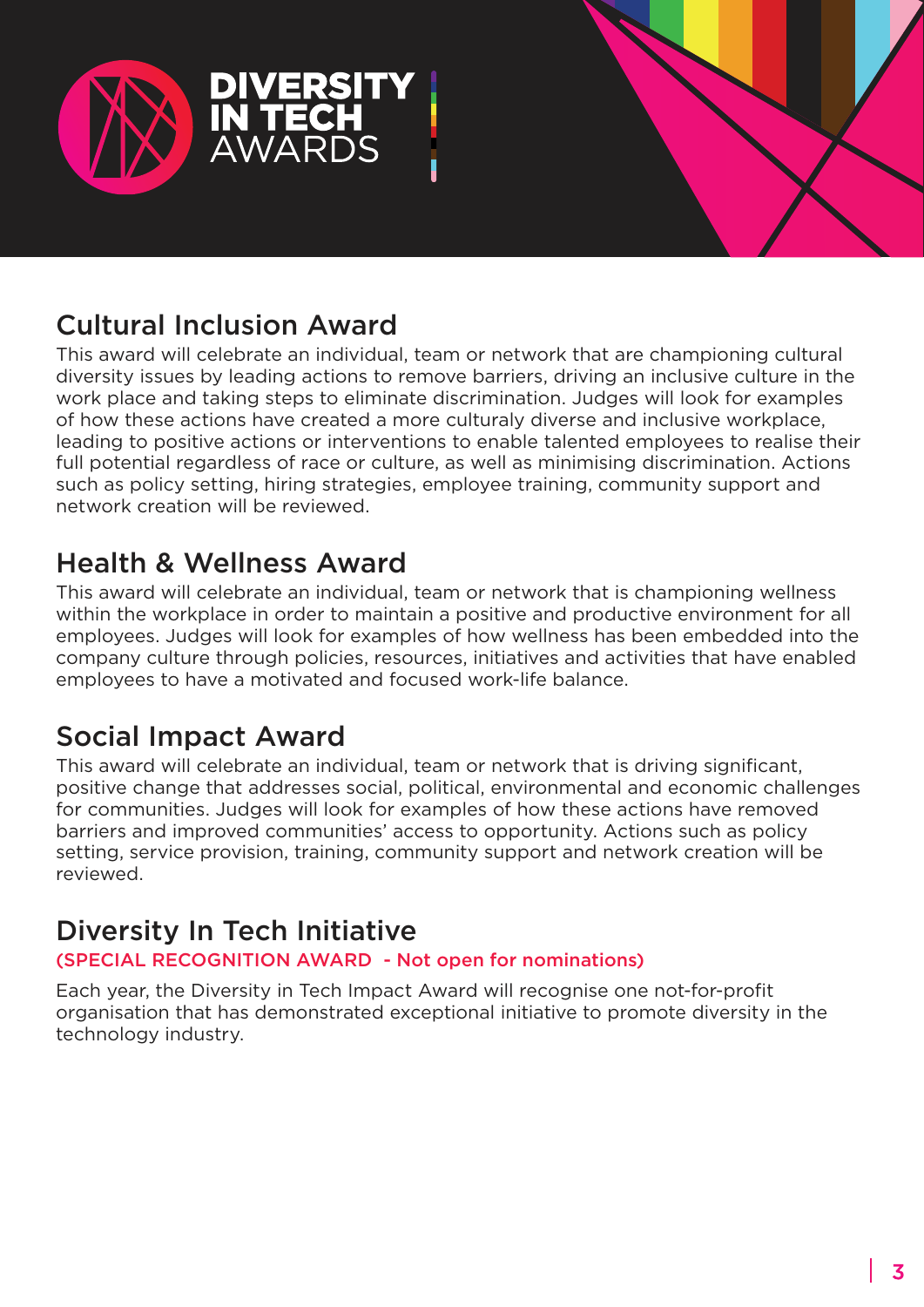<span id="page-3-0"></span>

# CATEGORIES CELEBRATING WOMEN IN TECH

### Tech Leader Award

The winner of the tech leader award will hold a senior position in an organisation with 100+ employees. They will be able to demonstrate exceptional leadership, a strong vision of the future, cohesion with company culture, outstanding management skills as well as growth and innovation within their organisation over the last 12 months. The candidates will be judged on the success of their achievements and how they have inspired, motivated and encouraged employees to achieve the goals and initiatives of their organisation to grow market share. Judges will look for characteristics like selfawareness, decisiveness, fairness, enthusiasm, integrity, knowledge, creativity and imagination as well as thought leadership and endurance.

### Entrepreneur Award

The winner of the entrepreneur award will head a tech, digital or e-commerce startup and will have been in business for up to 3 years. She must be able to demonstrate exceptional innovation, growth and have the potential to scale-up and sustain. Judges will review the nominee's vision, innovation, risk optimisation, strategic perspective, passion, market knowledge and her ability to navigate a dynamic business environment. This category is open to global entrepreneurs.

### Trailblazer Award

The trailblazer award is open to a woman in any organisation that can demonstrate how her success and technical aptitude has inspired and opened doors for other women to follow in her footsteps. The nominees will be judged on their leadership and business achievements that have influenced other women to thrive and flourish in technology. Judges will look for characteristics and examples of vision, drive, relentlessness, inspiration, self-confidence, strategic thinking and problem solving.

### Rising Star Award

The Rising Star award will recognise the outstanding achievements of a recent entrant into the tech industry. Her contribution to her organisation will have had a significant impact on it's business growth and development. Nominees will demonstrate their standout achievements, how they are driving innovation, their contribution to successful projects and their understanding of how successfully implemented technology drives ROI. Judges will look for characteristics and examples of strong communication, creativity, curiosity, strong organisational skills, adaptability, passion, and confidence.